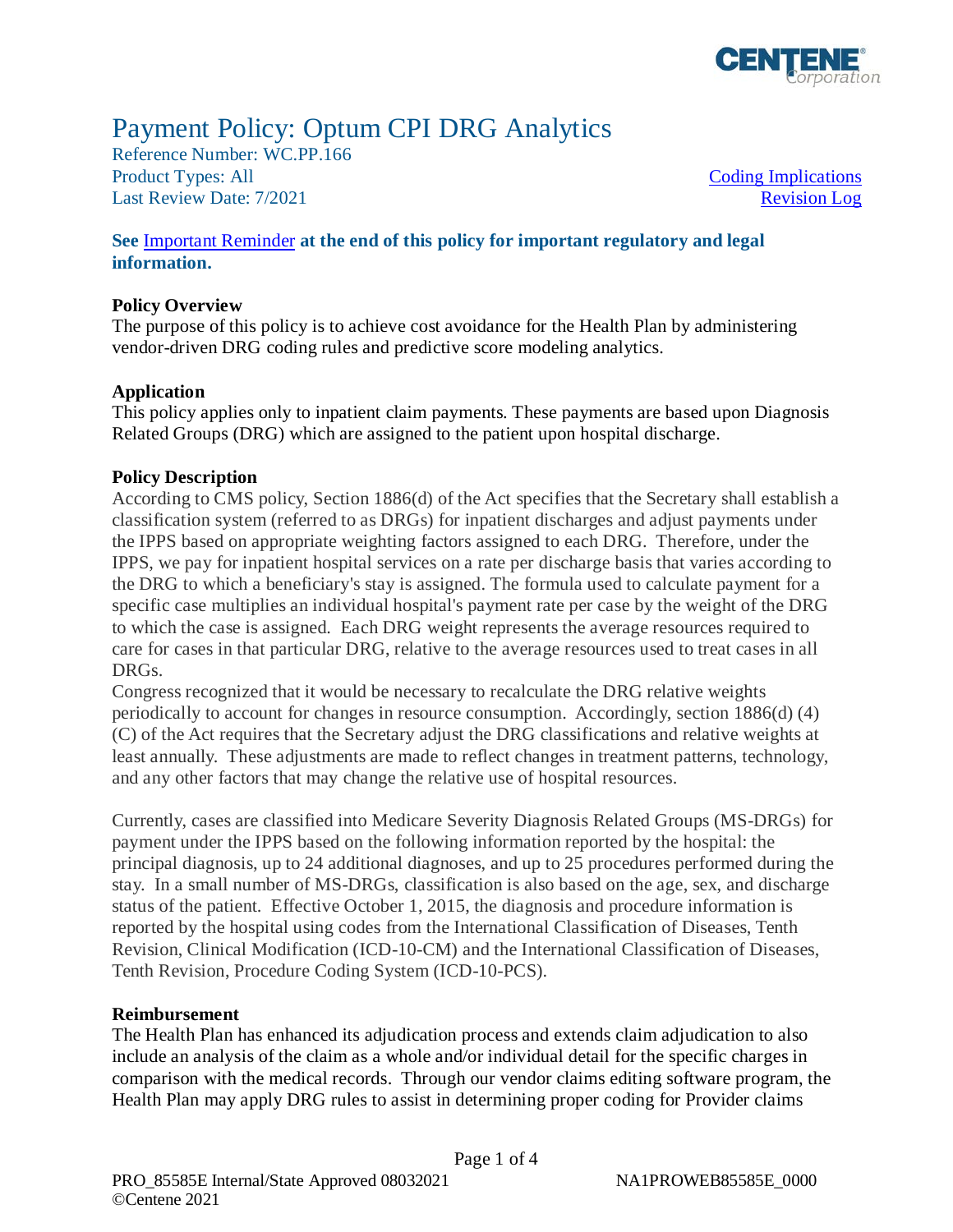

## <span id="page-1-0"></span>**PAYMENT POLICY PHIDRG Analytics**

payment, whereby a DRG claim may have been submitted with an error and that error would lead to a higher ranged DRG leading to increase reimbursement.

#### **Documentation Requirements**

 Once a claim has been identified for additional review, a denial will be assigned to the claim asking the provider to send medical record documentation support. If the provider does not provide the necessary documentation, the Health Plan will apply a technical denial to the claim.

#### **Definitions**

Diagnosis Related Group (DRG) - A diagnosis-related group (DRG) is a patient classification system that standardizes prospective payment to hospitals and encourages cost containment initiatives. In general, a DRG payment covers all charges associated with an inpatient stay from the time of admission to discharge. The DRG includes any services performed by an outside provider. Claims for the inpatient stay are submitted and processed for payment only upon discharge.

## **Additional Information**

**NA** 

#### **Related Documents or Resources**

- WC.PP.102: Pre-Payment and Post-Payment Review
- WC.PP.136: Comprehensive Payment Integrity (CPI)

#### **References**

- 1. Centers for Medicare & Medicaid Services. *MS-DRG Classifications and Software. Retrieved on July, 9, 2021 from [https://www.cms.gov/Medicare/Medicare-Fee-for-](https://www.cms.gov/Medicare/Medicare-Fee-for-Service-Payment/AcuteInpatientPPS/MS-DRG-Classifications-and-Software)[Service-Payment/AcuteInpatientPPS/MS-DRG-Classifications-and-Software](https://www.cms.gov/Medicare/Medicare-Fee-for-Service-Payment/AcuteInpatientPPS/MS-DRG-Classifications-and-Software)*
- 2. Department of Health & Human Services: Centers for Medicare & Medicaid (CMS), CMS Manual System, Pub 100-04 Medicare Claims Processing, Transmittal 10654, Change Request 11895. Retrieved on July 9, 2021 from <https://www.cms.gov/files/document/r10654cp.pdf>

| Revision History |                             |
|------------------|-----------------------------|
| 7/7/2021         | <b>Initial Policy Draft</b> |
|                  |                             |
|                  |                             |

#### **Important Reminder**

 For the purposes of this payment policy, "Health Plan" means a health plan that has adopted this payment policy and that is operated or administered, in whole or in part, by Centene Management Company, LLC, or any other of such health plan's affiliates, as applicable.

 The purpose of this payment policy is to provide a guide to payment, which is a component of the guidelines used to assist in making coverage and payment determinations and administering benefits. It does not constitute a contract or guarantee regarding payment or results. Coverage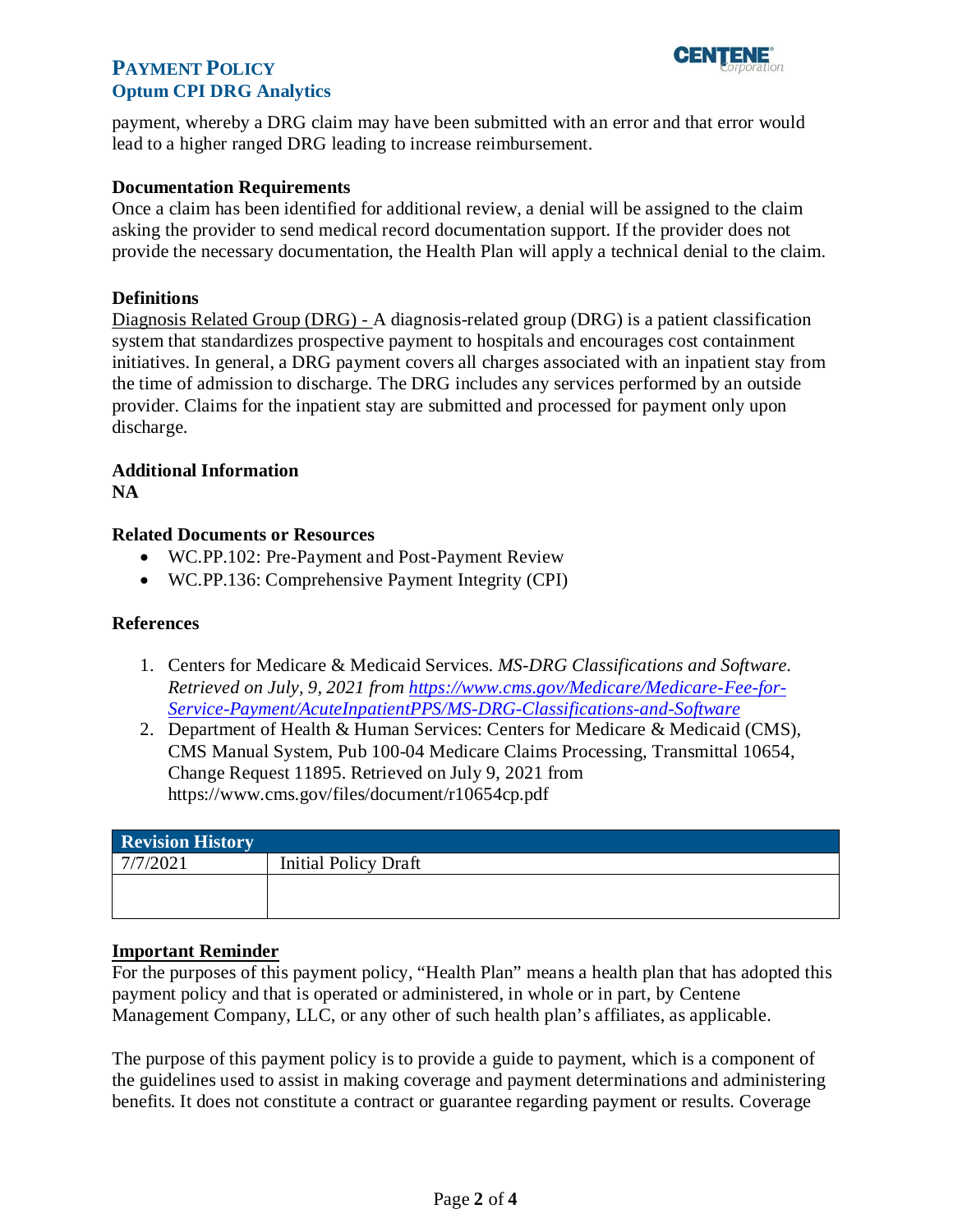

## **PAYMENT POLICY PHIDRG Analytics**

 and payment determinations and the administration of benefits are subject to all terms, conditions, exclusions and limitations of the coverage documents (e.g., evidence of coverage, certificate of coverage, policy, contract of insurance, etc.), as well as to state and federal requirements and applicable plan-level administrative policies and procedures.

 This payment policy is effective as of the date determined by Health Plan. The date of posting may not be the effective date of this payment policy. This payment policy may be subject to discrepancy between the effective date of this payment policy and any applicable legal or regulatory requirement, the requirements of law and regulation shall govern. Health Plan retains the right to change, amend or withdraw this payment policy, and additional payment policies applicable legal and regulatory requirements relating to provider notification. If there is a may be developed and adopted as needed, at any time.

 This payment policy does not constitute medical advice, medical treatment or medical care. It is not intended to dictate to providers how to practice medicine. Providers are expected to exercise for the medical advice and treatment of members. This payment policy is not intended to professional medical judgment in providing the most appropriate care, and are solely responsible recommend treatment for members. Members should consult with their treating physician in connection with diagnosis and treatment decisions.

 Providers referred to in this policy are independent contractors who exercise independent judgment and over whom Health Plan has no control or right of control. Providers are not agents or employees of Health Plan.

distribution of this payment policy or any information contained herein are strictly prohibited. herein through the terms of their contracts. Where no such contract exists, providers, members and their representatives agree to be bound by such terms and conditions by providing services to members and/or submitting claims for payment for such services. This payment policy is the property of Centene Corporation. Unauthorized copying, use, and Providers, members and their representatives are bound to the terms and conditions expressed.

 coverage provisions in this payment policy, state Medicaid coverage provisions take precedence. Please refer to the state Medicaid manual for any coverage provisions pertaining to this payment **Note: For Medicaid members**, when state Medicaid coverage provisions conflict with the policy.

**Note: For Medicare members,** to ensure consistency with the Medicare National Coverage Determinations (NCD) and Local Coverage Determinations (LCD), all applicable NCDs and LCDs should be reviewed prior to applying the criteria set forth in this payment policy. Refer to the CMS website at [http://www.cms.gov](http://www.cms.gov/) for additional information.

 ©2020 Centene Corporation. All rights reserved. All materials are exclusively owned by Centene Corporation and are protected by United States copyright law and international copyright law. No part of this publication may be reproduced, copied, modified, distributed, published without the prior written permission of Centene Corporation. You may not alter or displayed, stored in a retrieval system, transmitted in any form or by any means, or otherwise